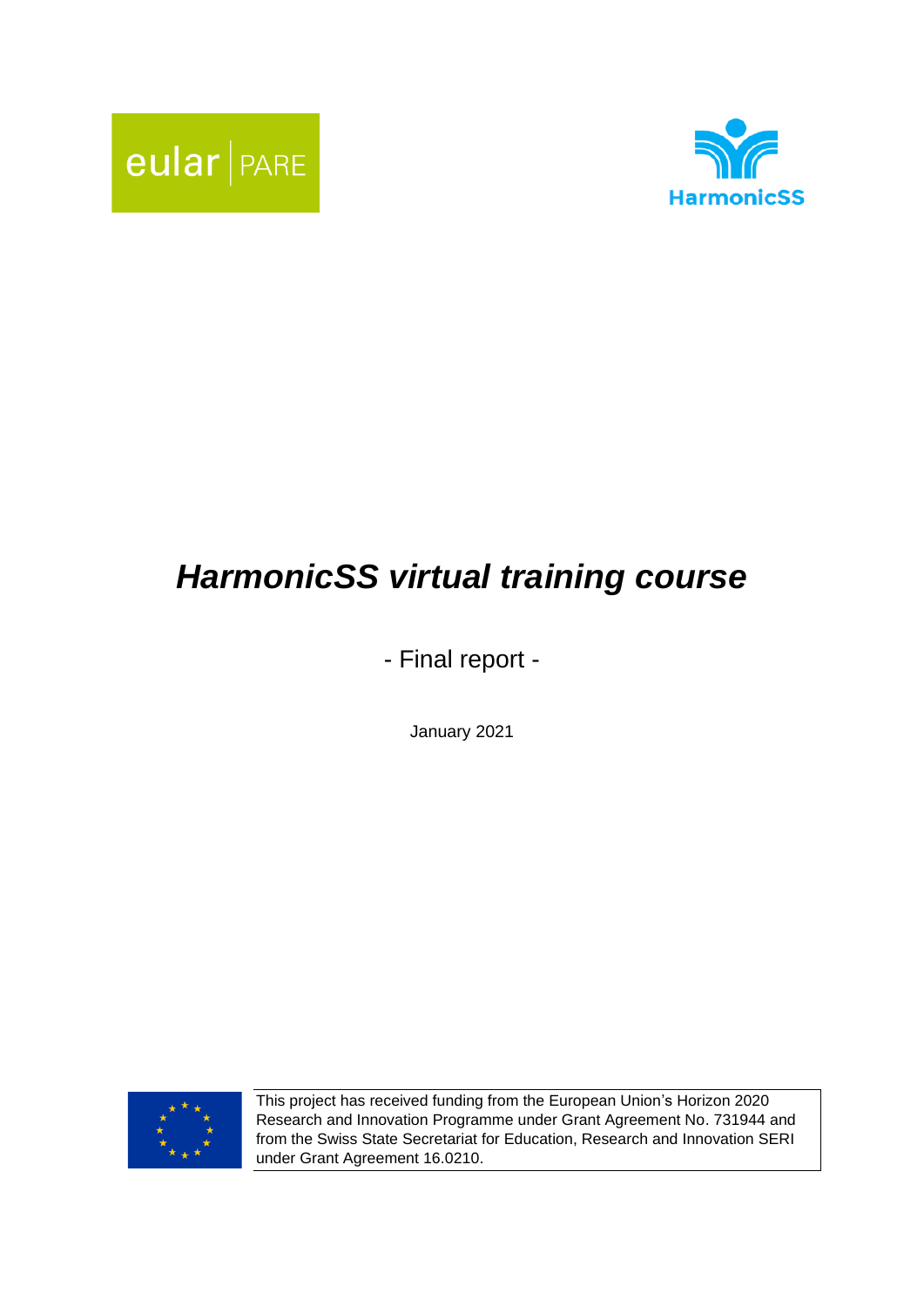# **1. Introduction**

The HarmonicSS project (*HARMONIzation and integrative analysis of regional, national and international cohorts on primary Sjörgen's Syndrome (pSS) towards improved stratification, treatment and health policy-making*) is a pilot for EULAR/PARE partnership in EU-funded research consortia aiming to provide the patient perspective to international, scientific projects on rheumatic and musculoskeletal diseases.

As an important dissemination activity of the project, EULAR PARE organized the *HarmonicSS virtual training course* focused on training patient representatives on collaborative research, the findings of the HarmonicSS project and future directions and opportunities for research on pSS. Originally planned as a face-to-face meeting in Amsterdam in March 2020, the course was postponed due to the COVID-19 pandemic and finally transformed into a virtual series of events. This lasted for 6 weeks, with each event taking place every Monday from 26 October to 30 November 2020 between 17:00-18:00 (Central European Time).

Twenty-one patient representatives from 14 European countries joined the course which included pre-meeting reading materials, video and live presentations by different speakers, including HarmonicSS scientific partners, as well as live discussions and group exercises. The live sessions were organized as meetings in MS Teams, while a shared folder in OneDrive was used to share the course materials and live session recordings with the participants. Before the start of the course an expectations survey was shared with participants, while a final course evaluation survey was shared at the end to collect their feedback.

# **2. Course Objectives**

- Informing patient representatives about the results of the HarmonicSS project: learning about registries, cohorts, stratification, biomarkers & biobanks in Sjögren's Syndrome.
- Empower representatives from pSS patient organisations to be able to disseminate the results of HarmonicSS products.
- Prepare patient representatives to participate in future Sjögren's Syndrome related research.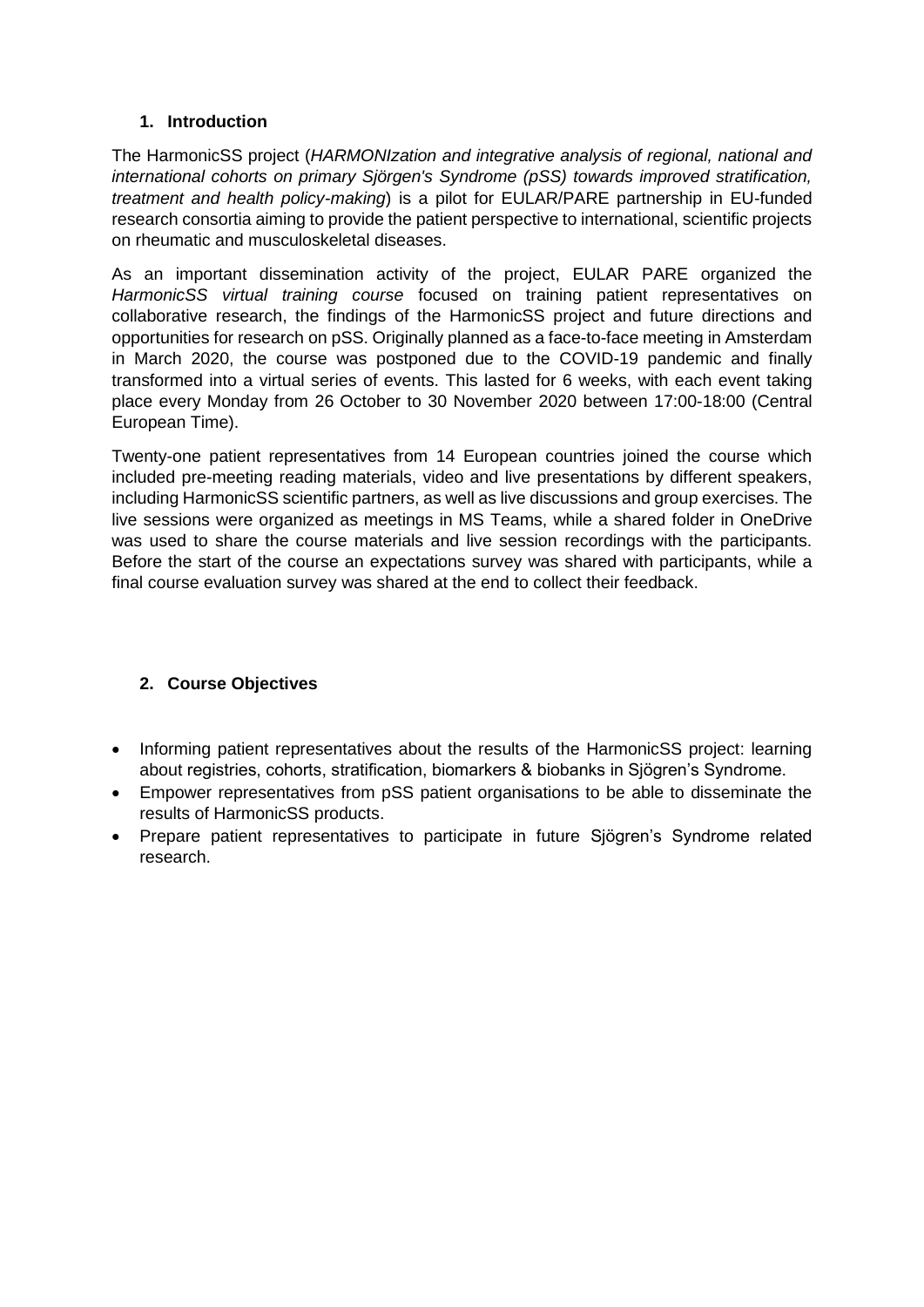# **3. Course Agenda**

| <b>DATE/TIME</b>                                         | <b>SUBJECT</b>                                                                                                         | <b>SPEAKERS</b>                                                                             |
|----------------------------------------------------------|------------------------------------------------------------------------------------------------------------------------|---------------------------------------------------------------------------------------------|
| Monday,<br>26 <sup>th</sup> October,<br>17:00-18:00 CET  | Introduction to and challenges of collaborative<br>research                                                            | Maarten de Wit and<br><b>Elsa Mateus</b><br>(EULAR PARE)                                    |
| Monday,<br>2 <sup>nd</sup> November,<br>17:00-18:00 CET  | PROs (patient reported outcomes) and core<br>outcome set development                                                   | Maarten de Wit<br>(EULAR PARE)                                                              |
| Monday,<br>9 <sup>th</sup> November,<br>17:00-18:00 CET  | Aims and results of HarmonicSS<br>Focusing on registries, cohorts, stratification,<br>biomarkers & biobanks            | Prof. Athanasios<br>Tzioufas and<br><b>Andreas Goules</b><br>(project coordination<br>team) |
| Monday,<br>16 <sup>th</sup> November,                    | Involvement of patients in Sjögren's research                                                                          |                                                                                             |
| 17:00-18:00 CET                                          | Involvement of patients in ERN ReCONNECT:<br>A successful initiative raising patients'<br>leadership at European level | Ana Vieira<br>(patient<br>representative)                                                   |
|                                                          | The essential role of patient partners from the<br>early stages of a clinical study? The example<br>of NeceSSity       | <b>Coralie Bouillot</b><br>(patient<br>representative)                                      |
| Monday,<br>23 <sup>rd</sup> November,<br>17:00-18:00 CET | Geographic variation in primary Sjögren's<br>syndrome care and research in Europe                                      | Prof. Chiara<br>Seghieri and<br>Enrico Lupi<br>(project partners)                           |
| Monday,<br>30 <sup>th</sup> November,<br>17:00-18:00 CET | Final discussions and training wrap-up                                                                                 | Maarten de Wit and<br><b>Elsa Mateus</b><br>(EULAR PARE)                                    |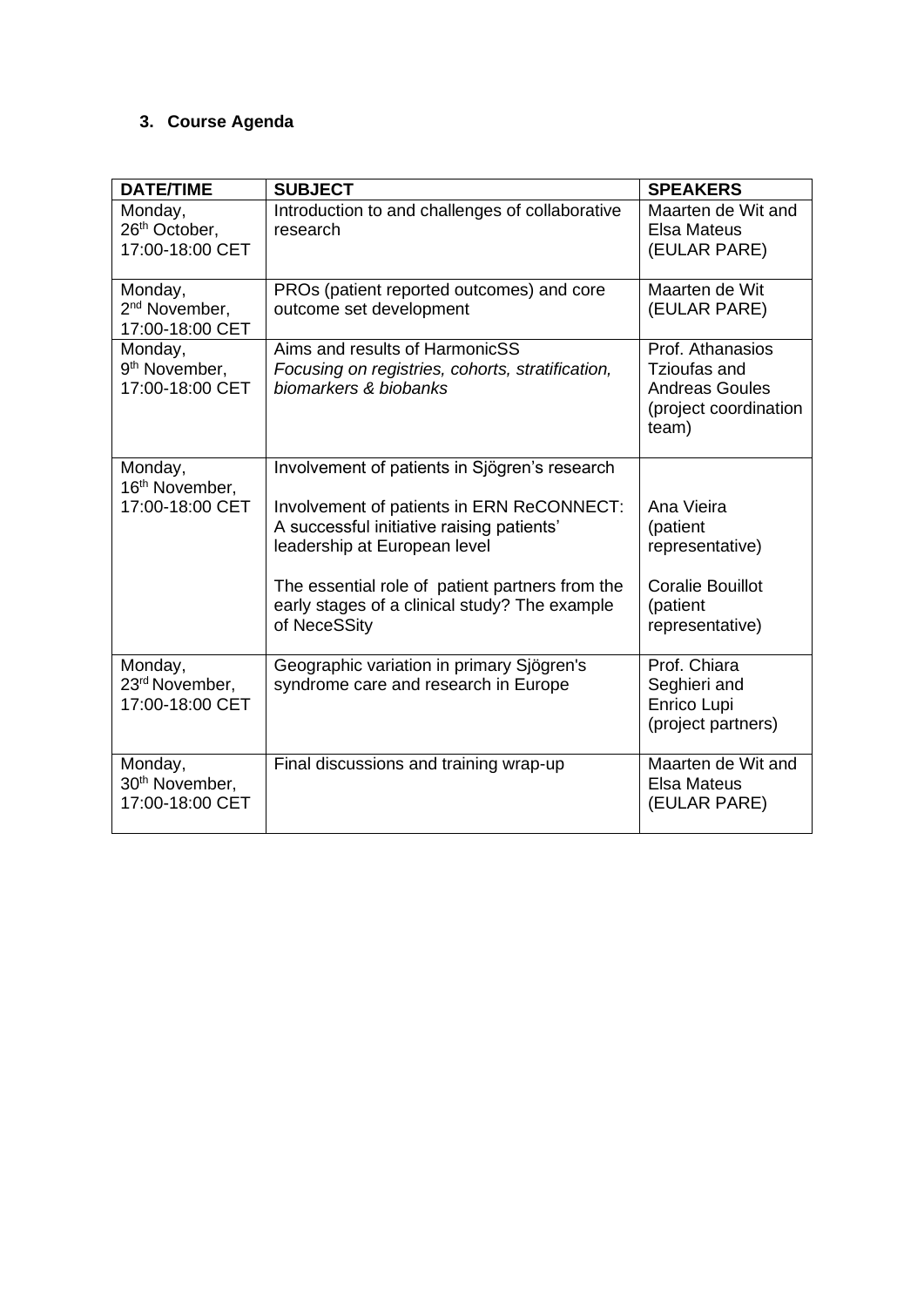# **4. Course Programme**

# **4.1 Session 1 - Introduction to and challenges of collaborative research**

**Date:** Monday, 26 October 2020, 17:00-18:00 CET

# **Additional materials:**

- Pre-recorded video presentation (26 minutes) and related slides by Maarten de Wit on "Introduction to collaborative research";
- Scientific paper *[European League Against Rheumatism recommendations for the](https://ard.bmj.com/content/70/5/722.abstract?sid=1dcaf25a-b356-430f-8bfa-2775c7ebf32e)  [inclusion of patient representatives in scientific projects](https://ard.bmj.com/content/70/5/722.abstract?sid=1dcaf25a-b356-430f-8bfa-2775c7ebf32e)*.

The video presentation focused on establishing the objectives and programme of the course as well as giving an introduction to the topic of collaborative research (e.g. motives for patient involvement in research, evidence based knowledge vs experience based knowledge, approaches to capture the patients' perspective, types of patient roles in research, EULAR Study Group for Collaborative Research, EULAR recommendations for the inclusion of patient representatives in scientific projects, EULAR brochure on patient involvement in research, EULAR network of Patient Research Partners (PRPs), benefits of HarmonicSS for EULAR PARE, professionalisation of PRPs through the PRP online training courses of the EULAR School). Several questions for self-reflection were also provided during the presentation for later discussion during the live session. A week prior to the live session the additional materials were sent to participants for self-preparation.

# **Agenda:**

- 1. Welcome and agenda
- 2. Introductions
- 3. Review objectives of the training course
- 4. Q&A and discussion regarding the pre-recorded introduction video
- 5. Optional: Scientific research and the pyramid of evidence
- 6. Confidentiality

# **Summary:**

During the first live session of the course facilitated by Maarten de Wit and Elsa Mateus, the objectives and programme of the course were presented to the participants. All participants were asked to present themselves to the group, including sharing their motivation to become active in Sjögren's research. After a quick recap of the pre-recorded video, participants were invited to share their questions and comments regarding the topic of collaborative research. The participants' presentations and the video Q&A took most of the session's time, therefore the optional section of the agenda was skipped so that the group could still discuss the principle of confidentiality in research projects.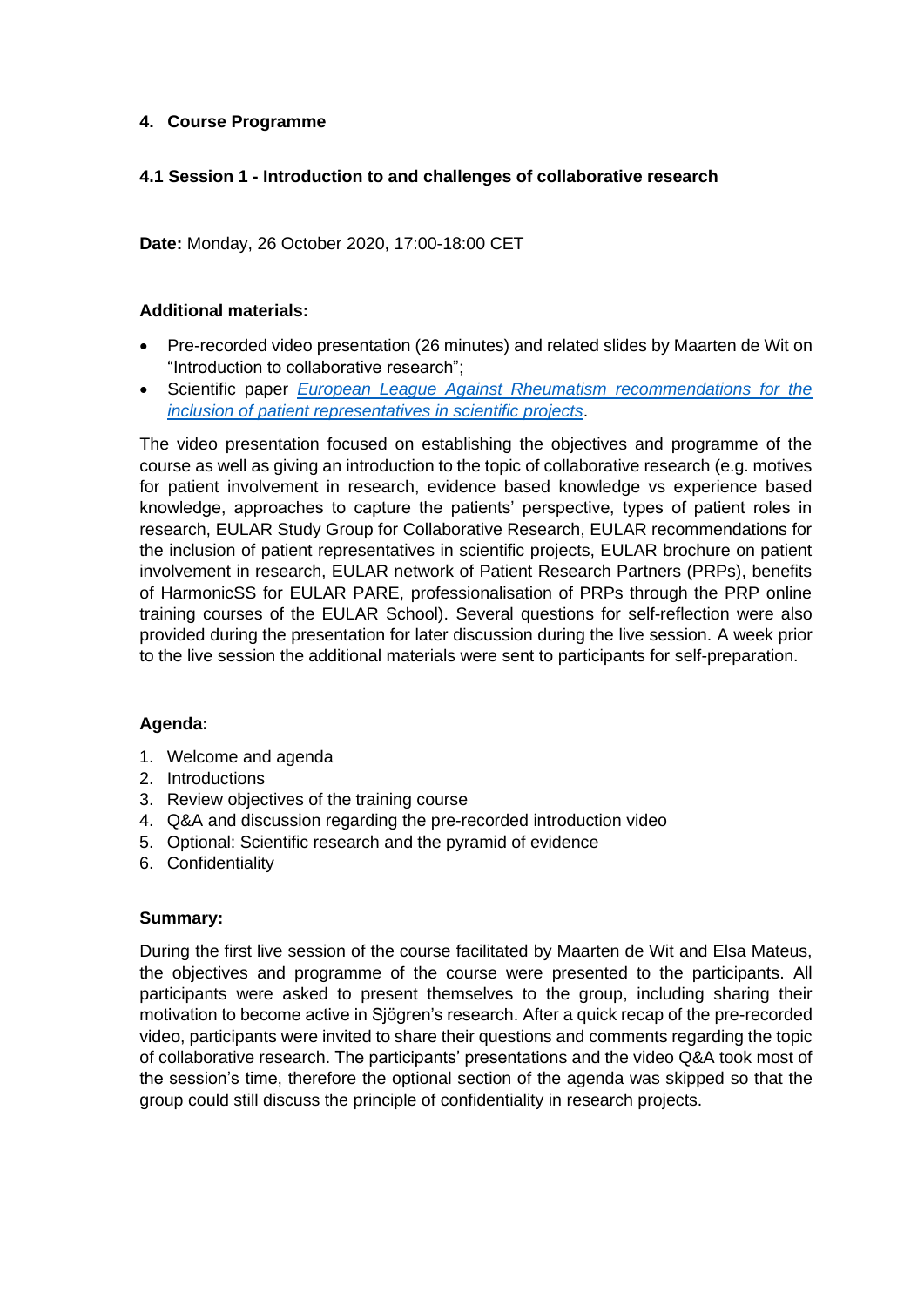# **4.2 Session 2 - PROs (patient reported outcomes) and core outcome set development**

**Date:** Monday, 2 November 2020, 17:00-18:00 CET

#### **Additional materials:**

- Pre-recorded video presentation (22 minutes) and related slides by Maarten de Wit on "Introduction to PROs and outcome research";
- Scientific paper *[Patient participation as an integral part of patient-reported outcomes](https://rmdopen.bmj.com/content/1/1/e000129)  [development ensures the representation of the patient voice: a case study from the](https://rmdopen.bmj.com/content/1/1/e000129)  [field of rheumatology](https://rmdopen.bmj.com/content/1/1/e000129)*.

The video presentation focused on explaining the importance of the concept "outcome" (patient reported outcome, clinician report outcome, objective outcome) and "PROs" in clinical research, why outcome measures have to be validated, and why patients should be involved in the development, validation and selection of outcomes in clinical research. Several questions for self-reflection were also provided during the presentation for later discussion during the live session. A week prior to the live session the additional materials were sent to participants for self-preparation.

# **Agenda:**

- 1. Welcome and agenda
- 2. Objectives of session 2
- 3. PROs in primary Sjögren's Syndrome
- 4. Breakout group discussions (20 min)
- 5. Breakout groups report back
- 6. Patient involvement in PRO development

# **Summary:**

In the beginning of the live session facilitated by Maarten de Wit and Elsa Mateus, the agenda and objectives of the session were presented to the participants. After a quick recap of the pre-recorded video, the EULAR Outcome Measures Library as well as the context of use of outcomes were presented. Four different outcomes for Sjögren's, identified through the EULAR Outcome Measures Library, were explained: the Sjögren's Syndrome Damage Index, the EULAR Sjögren's Syndrome Patient Reported Index (ESSPRI), the EULAR Sjögren's Syndrome Disease Activity Index (ESSDAI), and the clinical EULAR Sjögren's Syndrome Disease Activity Index (ESSDAI) (clinESSDAI). Participants were then divided into 3 breakout groups (each with a different meeting room and a facilitator from EULAR PARE) to discuss more in-depth the Sjögren's outcomes and a number of provided questions (with the goal to discuss more broadly which instrument measures best the quality of life of people with pSS). After 20 minutes, the participants returned from the breakout rooms and each facilitator shared with the larger group their respective discussions and conclusions. A question for self-reflection was given to the participants as homework: are the currently used outcomes in Sjögren's diseased developed with input from patients?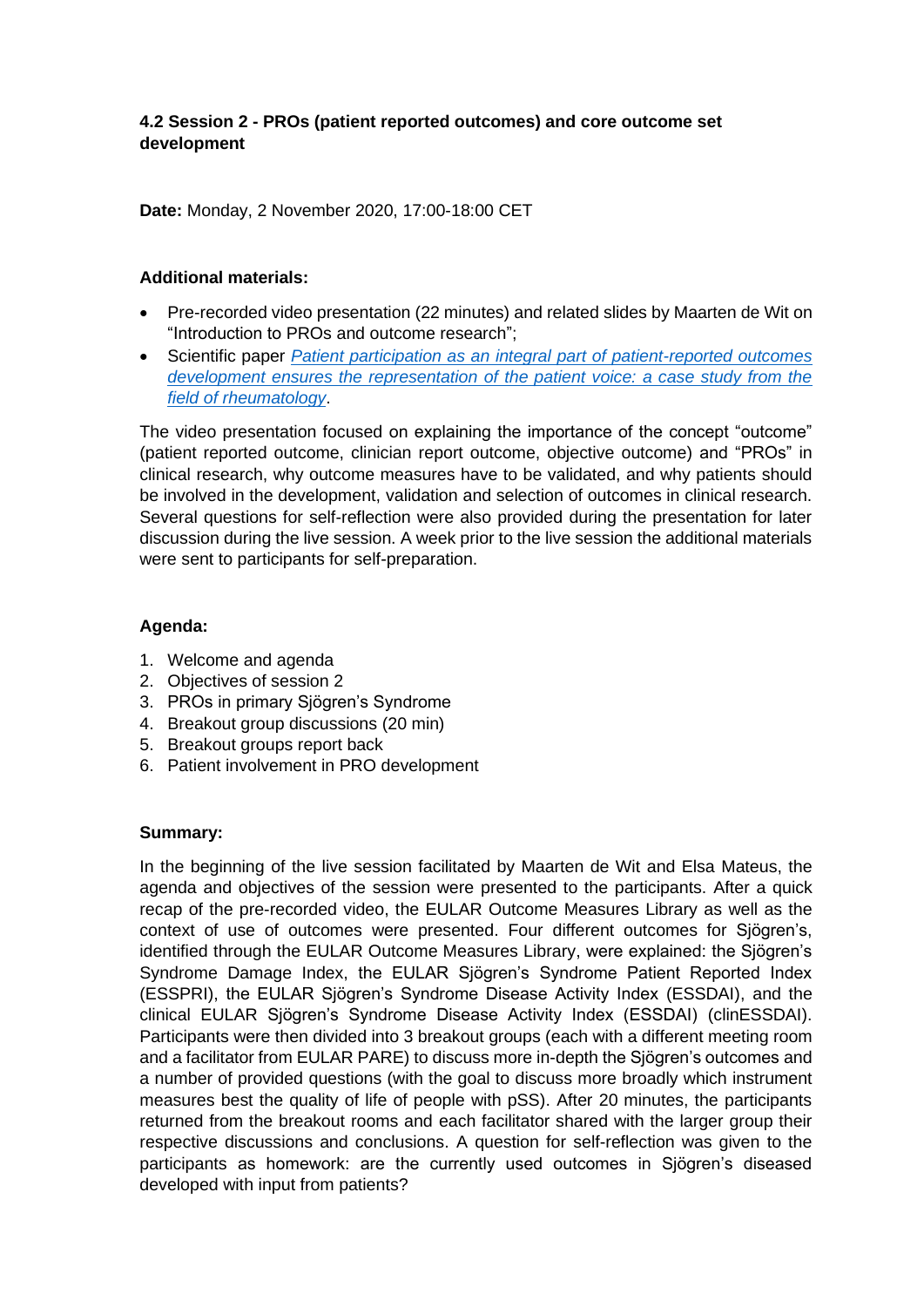# **4.3 Session 3 - Aims and results of the HarmonicSS project (focusing on registries, cohorts, stratification, biomarkers & biobanks)**

**Date:** Monday, 9 November 2020, 17:00-18:00 CET

# **Additional materials:**

- Two pre-recorded video presentations and related slides by Prof. Athanasios Tzioufas and Andreas Goules from the HarmonicSS project coordination team (Department of Pathophysiology, School of Medicine, National University of Greece) on:
	- o "HarmonicSS project and progress" (26 minutes);
	- o "Sjögren's Syndrome clinical phenotypes and novel biomarkers" (17 minutes).

The first presentation focused on explaining the goals and structure of the HarmonicSS consortium and its work packages (WPs), the functioning of the HarmonicSS platform, the first results of the data harmonization, the progress on the tasks and deliverables of WP6 on the clinical unmet needs of Sjögren's Syndrome, and the project's progress plan and schedule until the end of the year. The second presentation focused on giving an introduction to the clinical manifestations of Sjögren's Syndrome, and explaining the influence of the clinical phenotypes by demographic characteristics as well as novel biomarkers for lymphoma prediction discovered by the project. A week prior to the live session the additional materials were sent to participants for self-preparation.

# **Agenda:**

- 1. Welcome and agenda
- 2. Objectives of session 3
- 3. Q&A and discussion regarding the two pre-recorded videos
- 4. Further topics for discussion regarding HarmonicSS

# **Summary:**

In the beginning of the live session facilitated by Ana Vieira from the HarmonicSS Patients Advisory Group, the agenda and objectives of the session were presented to the participants. The objectives of the session were to inform about the results of the HarmonicSS project and to empower representatives from pSS patient organisations to be able to disseminate the results of HarmonicSS. Participants were invited to share their questions and comments regarding the two pre-recorded videos on "HarmonicSS project and progress" and "Sjögren's Syndrome clinical phenotypes and novel biomarkers". Andreas Goules from the HarmonicSS project coordination team was present during the live session to answer any questions regarding the topics of the videos, as well as any other questions regarding the HarmonicSS project.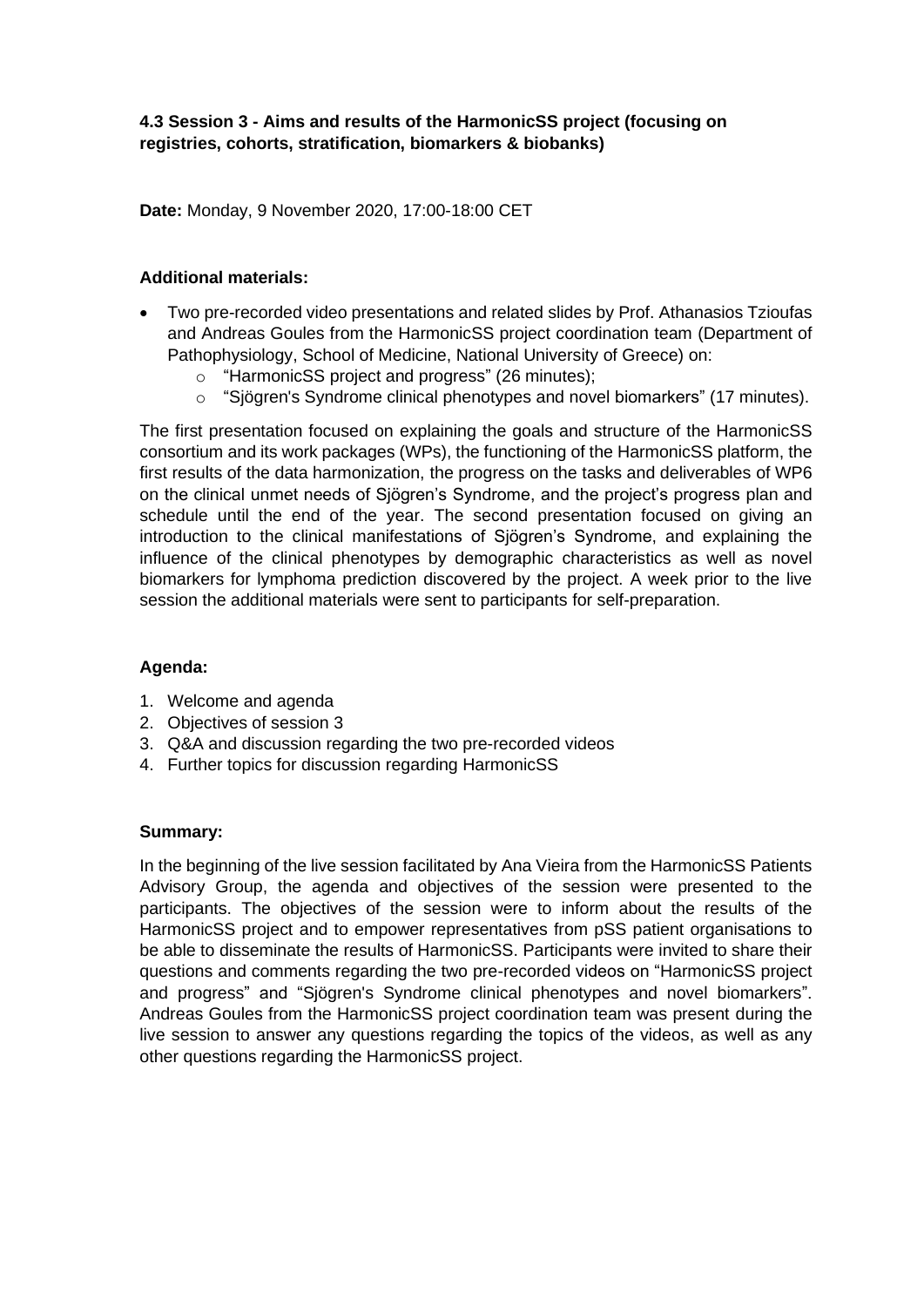# **4.4 Session 4 - Involvement of patients in Sjögren's research**

**Date:** Monday, 16 November 2020, 17:00-18:00 CET

# **Additional materials:** None

# **Agenda:**

- 1. Welcome and agenda
- 2. Objectives of session 4
- 3. Involvement of patients in ERN ReCONNET: A successful initiative raising patients' leadership at European level
- 4. Q&A
- 5. The essential role of patient partners from the early stages of a clinical study? The example of NeceSSity
- 6. Q&A

# **Summary:**

In the beginning of the live session facilitated by Elsa Mateus, the agenda and objectives of the session were presented to the participants. Two live presentations (15-20 minutes) were made by patient representatives on the involvement of patients in other scientific projects on Sjögren's Syndrome. Ana Vieira (Portugal) explained the involvement of patients in the ERN ReCONNET project, a successful initiative raising patients' leadership at European level, while Coralie Bouillot (France) explained the essential role of patient partners from the early stages of a clinical study, the example of the NeceSSity project. Participants were then invited to share their questions and comments regarding the topics of the two live presentations.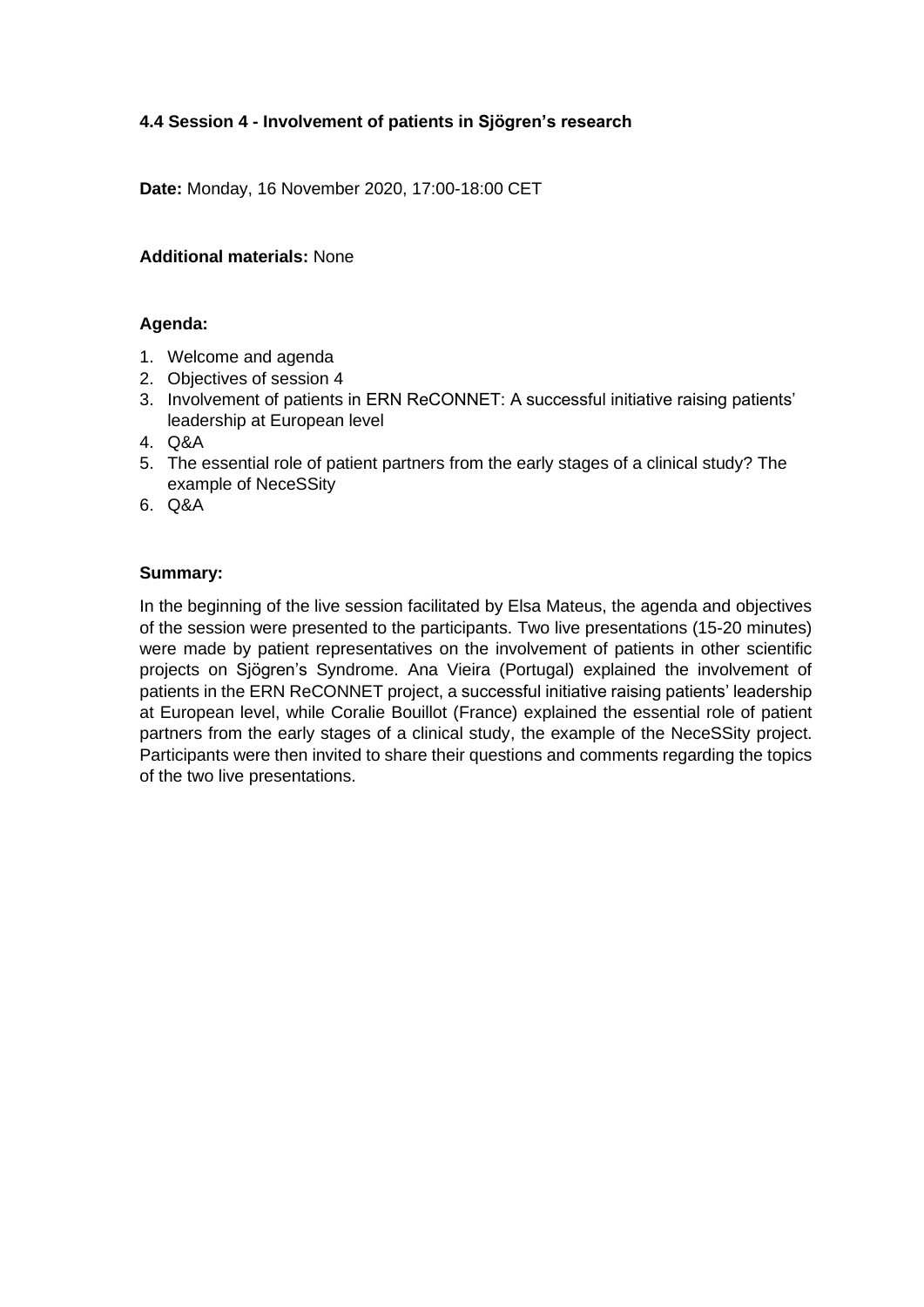# **4.5 Session 5 - Geographic variation in primary Sjögren's syndrome care and research in Europe**

**Date:** Monday, 23 November 2020, 17:00-18:00 CET

#### **Additional materials:** None

#### **Agenda:**

- 1. Welcome and agenda
- 2. Objectives of session 5
- 3. Geographic variation in primary Sjögren's syndrome care and research in Europe
- 4. Q&A

#### **Summary:**

In the beginning of the live session facilitated by Elsa Mateus, the agenda and objectives of the session were presented to the participants. A live presentation on "Geographic variation in primary Sjögren's syndrome care and research in Europe" was made by Prof. Chiara Seghieri and Enrico Lupi (MeS Lab, Scuola Superiore Sant'Anna Pisa), the project partners responsible for WP8 on health recommendations and health policy definition. The presentation focused on explaining the challenges that health systems still face today, the shift to personalized and population medicine, what are variations and value in health care, how can measurement improve value and evidence of this from the HarmonicSS project. Geographical variations were reported in the diagnosis and management of pSS patients along the different care settings – primary and specialist care – in Europe using population and reported data, which will guide the identification of policy recommendations to be tested in the primary care settings of Spain and Netherlands. Participants were then invited to share their questions and comments regarding the topics of the live presentation.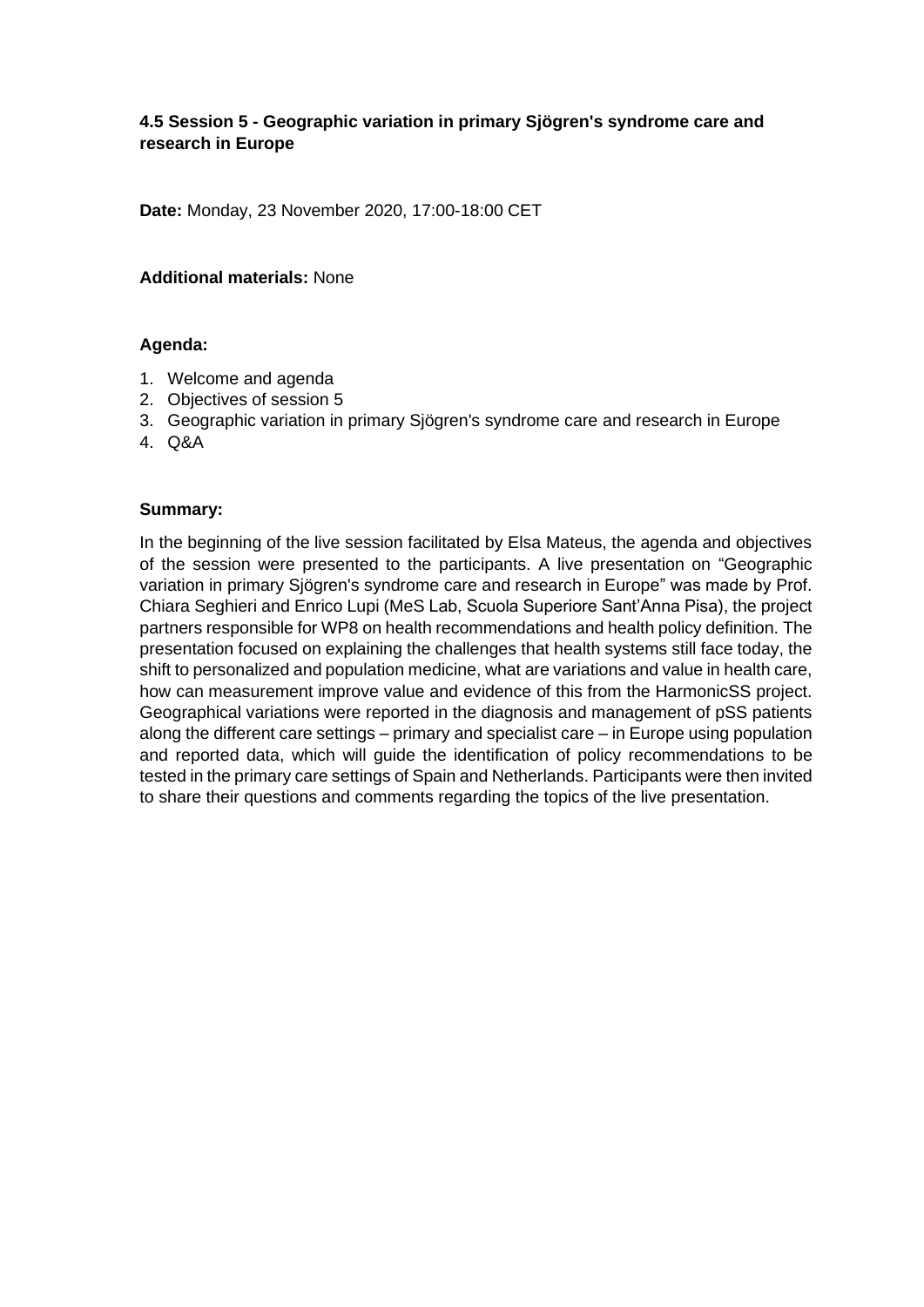# **4.6 Session 6 - Final discussions and training wrap-up**

**Date:** Monday, 30 November 2020, 17:00-18:00 CET

# **Additional materials:**

A week prior to the last live session of the course, participants were asked to reflect on the following questions and prepare their answers for a group discussion:

- 1. What do you see as an important outcome/benefit of the HarmonicSS project for people with Sjögren's Syndrome?
- 2. What have you learned yourself from the project or this training as a person living with Sjögren's Syndrome?
- 3. What could be the next step/action for you as a patient research partner in Sjögren's research or for your organization representing people with Sjögren's?

Participants were also asked to reflect on any aspects of the course content or the HarmonicSS project that needed further clarification and discussion during the last live session.

# **Agenda:**

- 1. Welcome and agenda
- 2. Objectives of session 6
- 3. Training recap
- 4. Breakout group discussions (20 min)
- 5. Breakout groups report back
- 6. Training wrap-up

# **Summary:**

In the beginning of the live session facilitated by Elsa Mateus and Maarten de Wit, the agenda and objectives of the session were presented to the participants. A recap of the training was given, focusing especially on the clinical findings and non-clinical outcomes of the project until now, as well as on future opportunities for patient involvement in Sjögren's research. Participants were then divided into 3 breakout groups (in different meeting rooms with facilitators from EULAR PARE), with each group being asked to discuss more in-depth one of the questions provided for reflection in advance of the live session. After 20 minutes, the participants returned from the breakout rooms and one participant from each group shared with the larger group their respective discussions and conclusions. The training was wrapped-up with the participants being provided with information on how to access the HarmonicSS project's scientific articles and newsletters, articles on the e-Breakthrough newsletter, and presentations by project partners for dissemination to the patient representatives' networks. Finally, participants were asked to fill out an evaluation survey of the training course and a group photo was taken.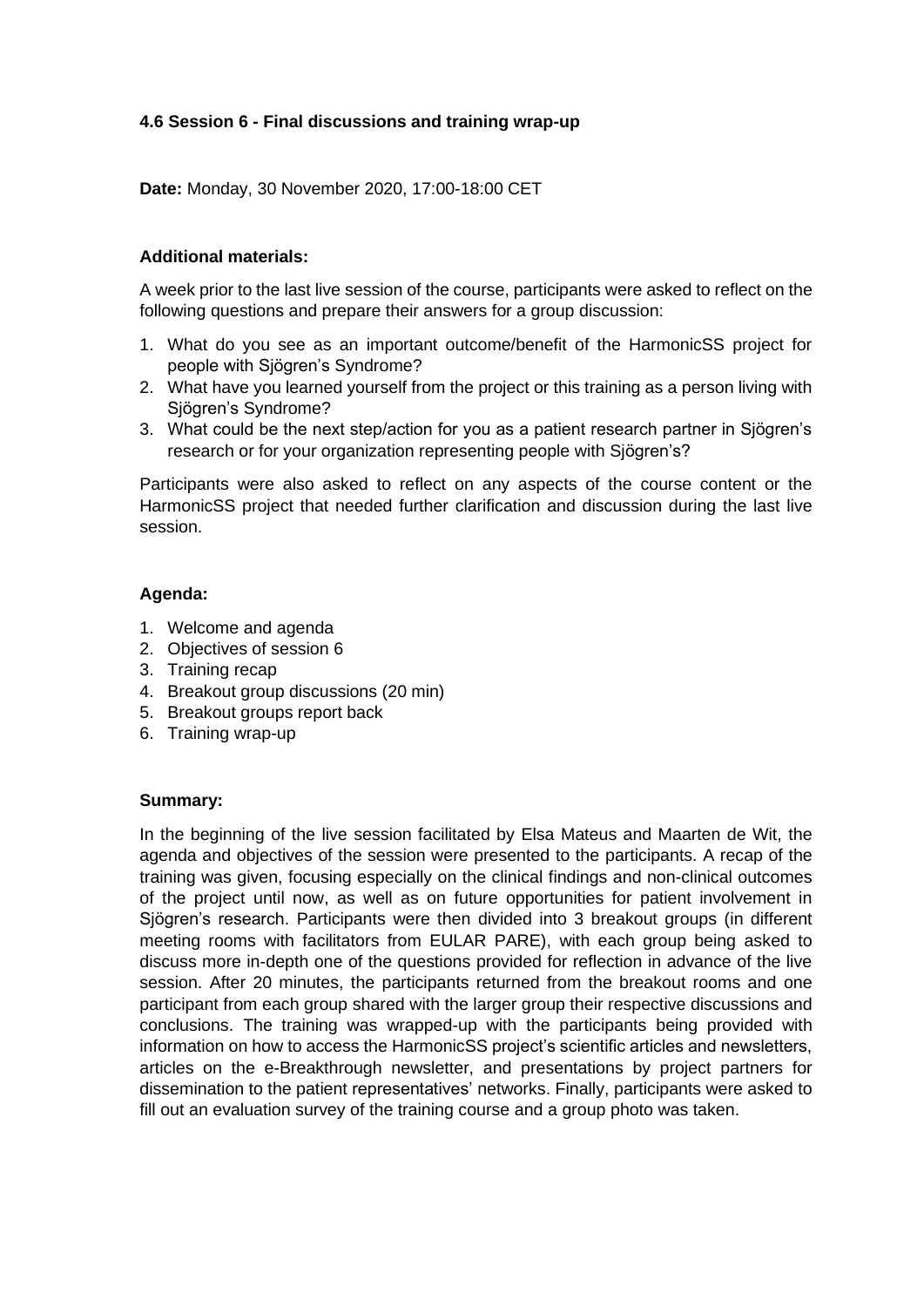# **5. Course Participants**

Twenty-one patient representatives from 16 different patient organizations based in 14 European countries joined the course, with the average number of attendees of the live sessions being 16. More information about the participants is detailed below.

| <b>Name</b>             | <b>Country</b>      | Organisation                                            |
|-------------------------|---------------------|---------------------------------------------------------|
| Ana Vieira              | Portugal            | Liga Portuguesa contra as Doenças<br>Reumáticas         |
|                         |                     | Association Française du Gougerot Sjögren               |
| <b>Coralie Bouillot</b> | France              | et des Syndromes Secs                                   |
|                         |                     | <b>Onderzoek Nationale Vereniging</b>                   |
| Mascha Oosterbaan       | Netherlands         | Sjögrenpatiënten                                        |
| Linda Stone             | <b>UK</b>           | British Sjögren's Syndrome Association                  |
|                         |                     | <b>Onderzoek Nationale Vereniging</b>                   |
| Joyce Koelewijn         | Netherlands         | Sjögrenpatiënten                                        |
| <b>Ingebjørg Nordby</b> | Norway              |                                                         |
| Polina Pchelnikova      | Russia              | <b>Russian Rheumatism Association</b>                   |
| Yulia Zaytseva          | Russia              | Russian Society on Sjögren's Syndrome                   |
|                         |                     | Asociación Nacional Española del                        |
| Jenny Inga              | Spain               | Síndrome de Sjögren                                     |
|                         | Spain               | Asociación Nacional Española del<br>Síndrome de Sjögren |
| Ana Brenlla Iglesias    |                     |                                                         |
| Leena Ahtila            | Finland             |                                                         |
|                         |                     | Association of People with Rheumatism                   |
| Aouatif Cherkaoui       | Poland              | & their Friends                                         |
| Rozalina Lapadatu       | Romania             | Asociația Pacienților cu Afecțiuni Autoimune            |
|                         |                     |                                                         |
| Gabriela Serbanescu     | Romania             | Asociația Pacienților cu Afecțiuni Autoimune            |
| Mary Vella              | Malta               | <b>Arthritis &amp; Rheumatism Association Malta</b>     |
| Alice Grosjean          |                     | Sjögren Europe                                          |
| <b>Eszter Rozan</b>     | Hungary             | Magyar Reumabetegek Egyesülete                          |
|                         |                     |                                                         |
| Antonella Spada         | Switzerland         | Association Romande du Syndrome de Sjögren              |
| Josien Smit             | Netherlands         | Nationale Vereniging ReumaZorg Nederland                |
| Coca Ancuta             | Romania             | Sindrom Sjögren România                                 |
| Caoimhe O'Neill         | Ireland             | <b>Irish Children's Arthritis Network</b>               |
|                         |                     |                                                         |
| 21 participants         | <b>14 countries</b> | 16 organisations                                        |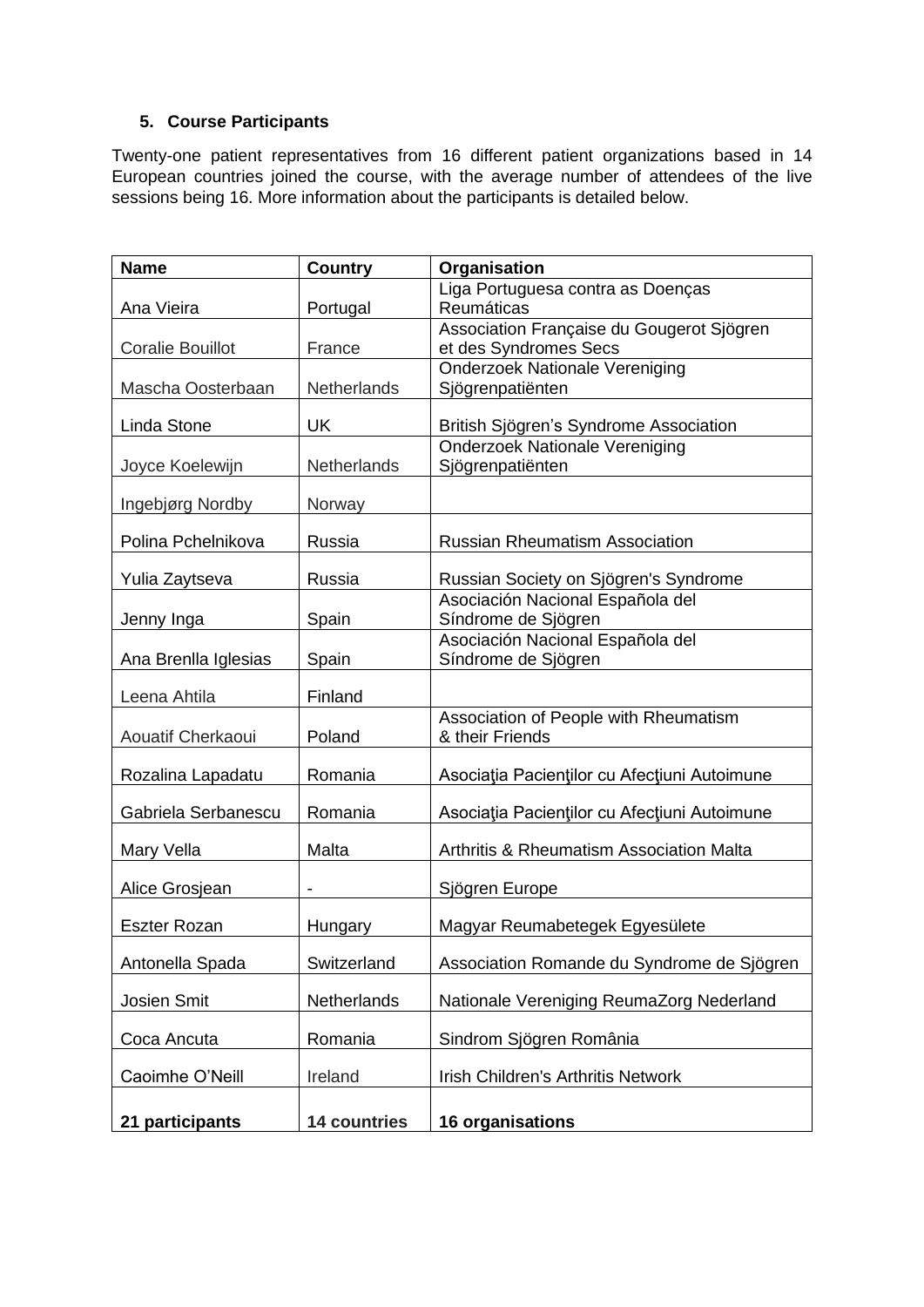# **6. Results of Course Evaluation Survey**

Nine participants from 21 answered the final evaluation survey of the training course. Their feedback is compiled below.



# a. How would you rate the HarmonicSS virtual training course?

#### b. What did you like most about the course?

| ID T | Name      | Responses                                                                                                                                                                                                                                                               |
|------|-----------|-------------------------------------------------------------------------------------------------------------------------------------------------------------------------------------------------------------------------------------------------------------------------|
|      | anonymous | The contact with persons                                                                                                                                                                                                                                                |
| 2    | anonymous | What i liked the most was the interaction between us and that my<br>questions were answered to.                                                                                                                                                                         |
| 3    | anonymous | The presentations and the Q&A sections.                                                                                                                                                                                                                                 |
| 4    | anonymous | Being made aware of this project even though it did not include a<br>UK site and did not appear to have any plans to do so.                                                                                                                                             |
|      | anonymous | It's always so good to notice how many people are interested,<br>scientifically based, in our Sjögren. Different views and the same<br>target to patients' best. To realize once again how similar problems<br>our pSS patients share, all over in different countries, |
| 6    | anonymous | To learn more about the disease and from others, to engage with<br>other patients and the chances to discuss pertinent topics.                                                                                                                                          |
| 7    | anonymous | Information about current research                                                                                                                                                                                                                                      |
| 8    | anonymous | Interesting with partisipsnts from mant countries.                                                                                                                                                                                                                      |
| 9    | anonymous | having an opportunity to discuss current status of the pSS with the<br>PRPs from different countries                                                                                                                                                                    |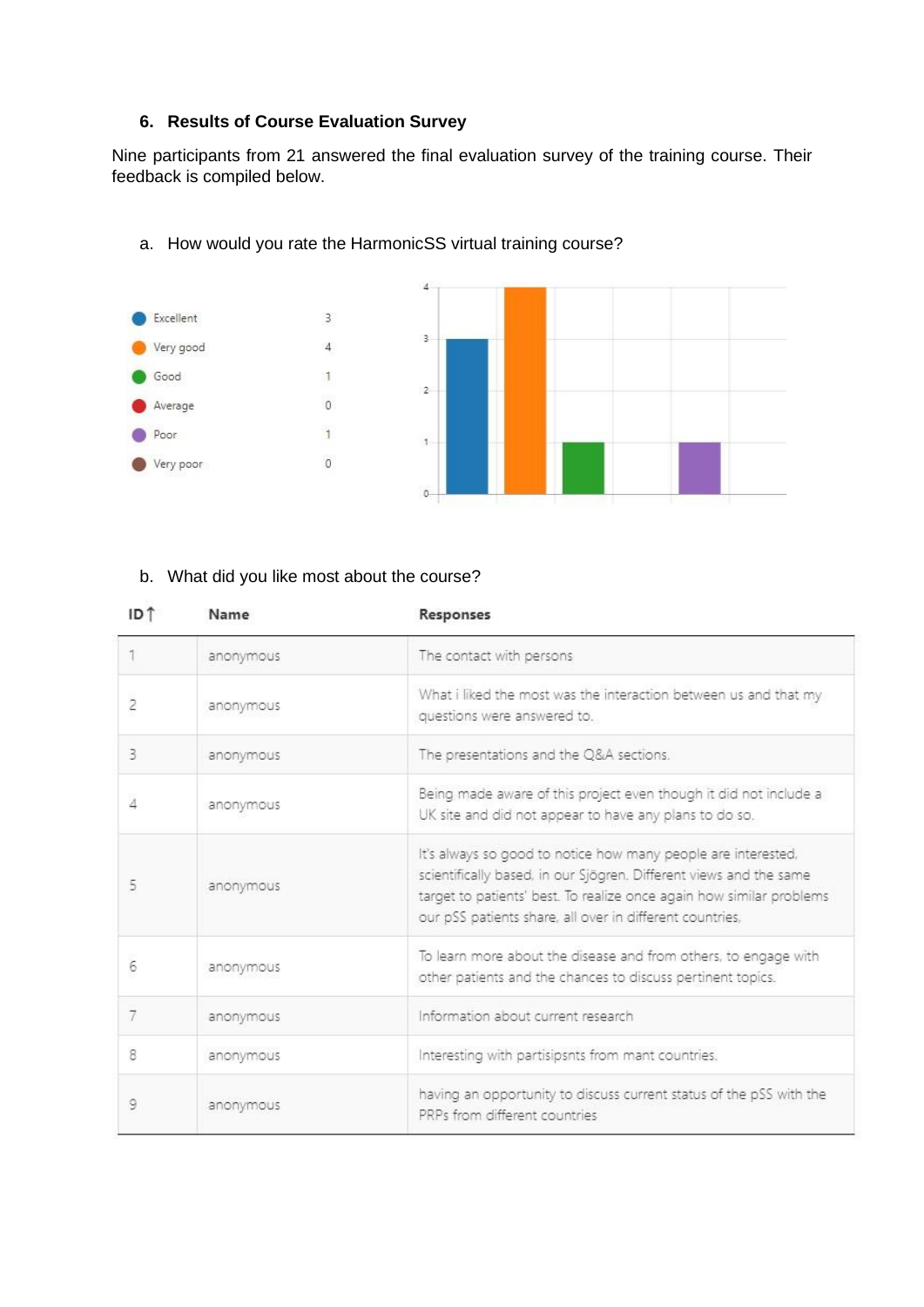# c. What did you like the least about the course?

| ID <sub>T</sub> | Name      | Responses                                                                                                                                                                                                                                                                                                                                                                                                                                                                                                                                                    |
|-----------------|-----------|--------------------------------------------------------------------------------------------------------------------------------------------------------------------------------------------------------------------------------------------------------------------------------------------------------------------------------------------------------------------------------------------------------------------------------------------------------------------------------------------------------------------------------------------------------------|
|                 | anonymous |                                                                                                                                                                                                                                                                                                                                                                                                                                                                                                                                                              |
| 2               | anonymous | There were too few courses                                                                                                                                                                                                                                                                                                                                                                                                                                                                                                                                   |
| 3               | anonymous | I did not find things which I did not like.                                                                                                                                                                                                                                                                                                                                                                                                                                                                                                                  |
| 4               | anonymous | Lack of clarification about the project aims and outcomes and the<br>aims and objectives of the training - It would have been helpful to<br>have these clearly set out before the sessions began. Lack of<br>meaningful interaction with other participants. Taking 20-25<br>minutes of the 1st hour long session for participants to introduce<br>themselves (when we could not see each other properly), and<br>then spending some time presenting an article that we had all<br>been sent to read in advance of the meeting was extremely<br>frustrating. |
| 5               | anonymous | To be online, I would prefer personal contact when ever, if ever, it<br>will be possible. I feel I'm in a remote corner of Europe and IT<br>connections were a few time difficult                                                                                                                                                                                                                                                                                                                                                                            |
| 6.              | anonymous | That patients didn't interact more leading to more fruitful<br>discussions some times. But I fully understand this was quite a<br>novelty for most of them, so they were possibly more willing to<br>absorb info then to question it.                                                                                                                                                                                                                                                                                                                        |
| 7               | anonymous | All meetings were very usefull, thank you very much                                                                                                                                                                                                                                                                                                                                                                                                                                                                                                          |
| 8               | anonymous | The number of people made it difficult to get to know each other.                                                                                                                                                                                                                                                                                                                                                                                                                                                                                            |
| 9               | anonymous | the discussions which require some preliminary work (look<br>through the uploaded materials) sometimes probably don't work<br>that well                                                                                                                                                                                                                                                                                                                                                                                                                      |

# d. Were your initial expectations met by this course?



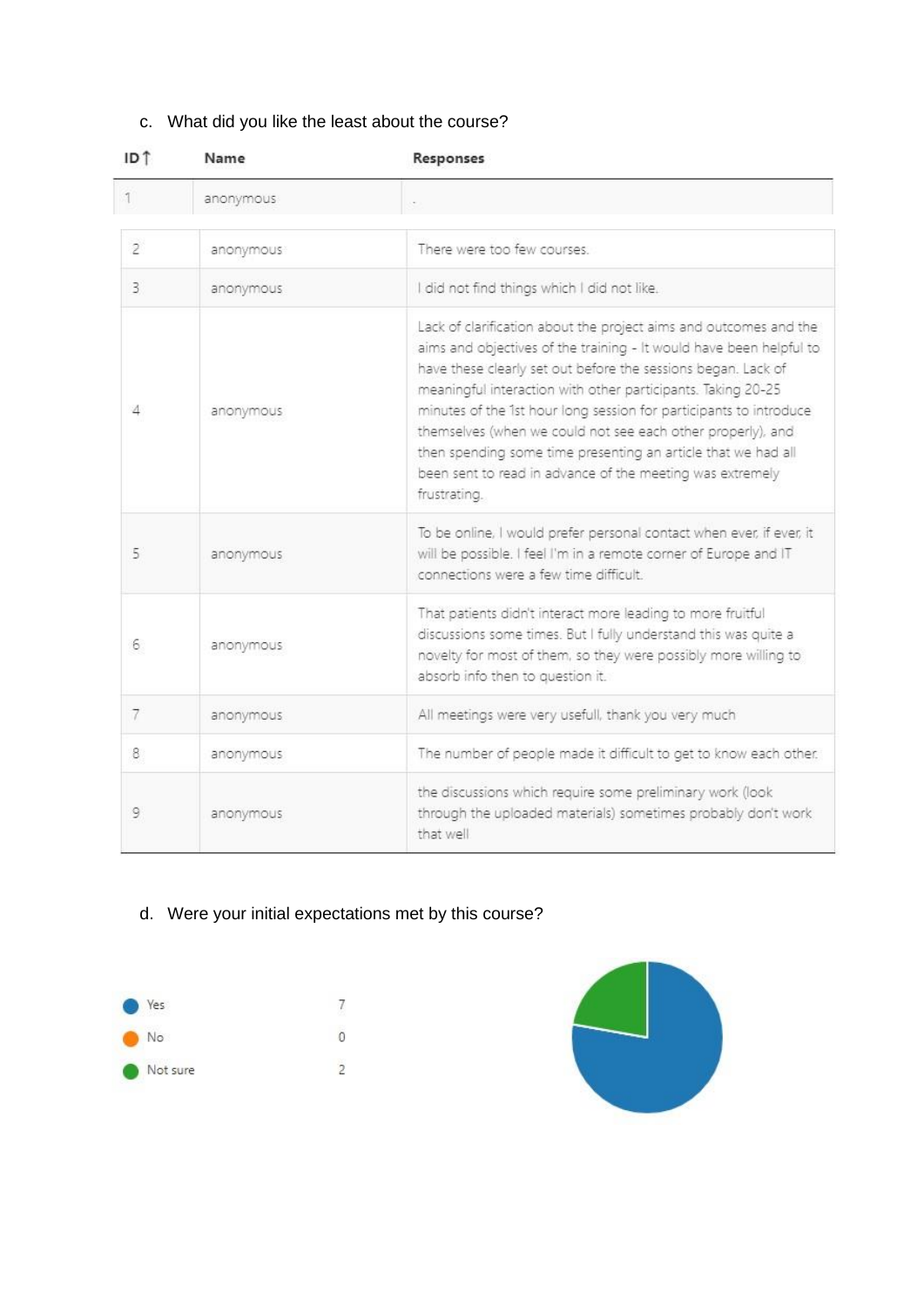#### e. If not, can you please comment on what expectations were not met.

| Name      | Responses                                                                                                                                                                                                                                                           |
|-----------|---------------------------------------------------------------------------------------------------------------------------------------------------------------------------------------------------------------------------------------------------------------------|
| anonymous | œ.                                                                                                                                                                                                                                                                  |
| anonymous |                                                                                                                                                                                                                                                                     |
| anonymous | For the reasons set out in my answer to Qu3, I do not think that the<br>opportunity to learn something new was maximised. Other than by<br>disseminating information (to whom? and in what form?) it was<br>unclear how the participants could apply this research. |

# f. What type of course content did you appreciate learning the most?



g. Will you use what you learned during the course in your future work at the national level?



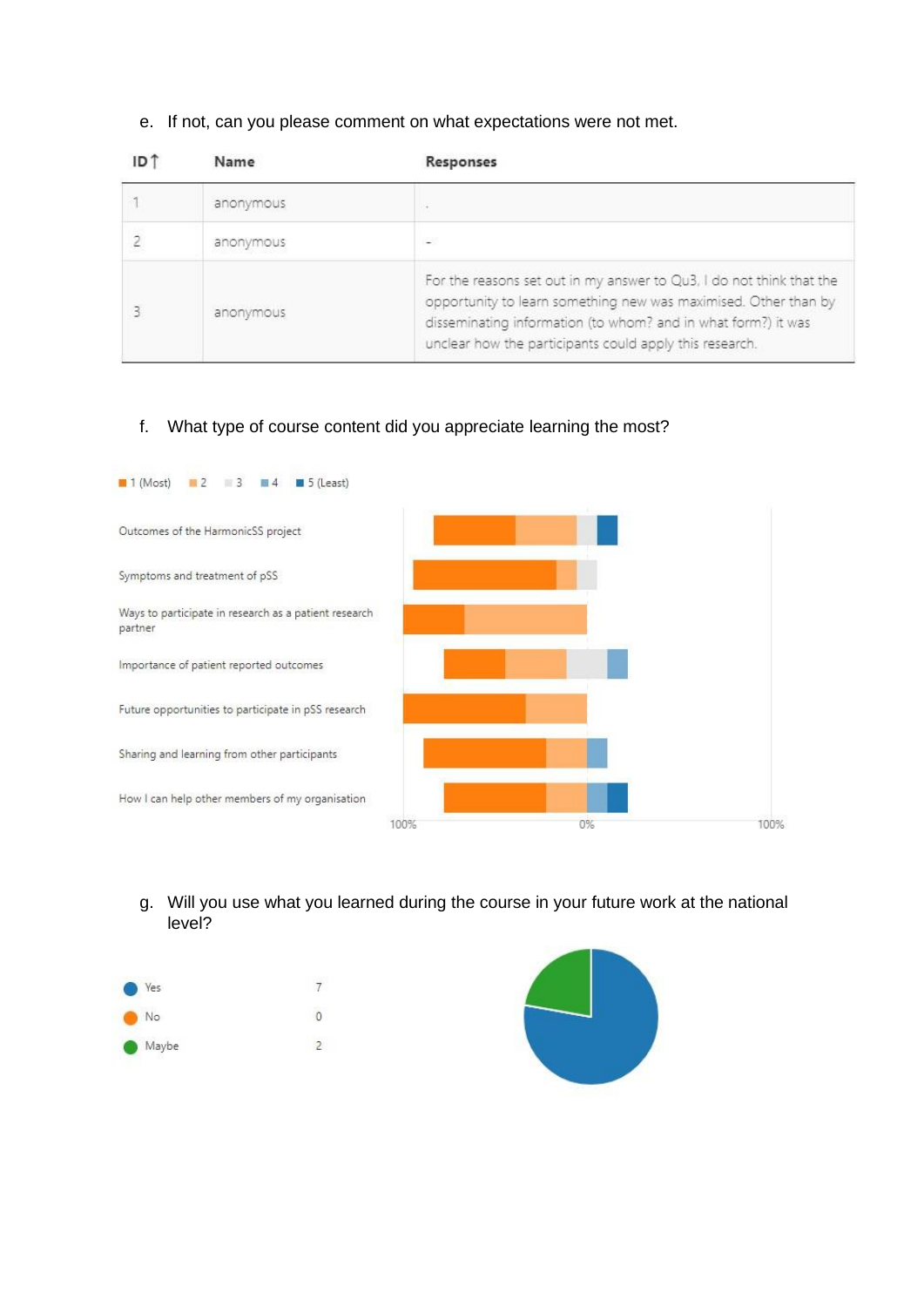h. If yes, how will you use what you learned in your future work at the national level? If not, can you please explain why.

| ID <sub>1</sub> | Name      | Responses                                                                                                                                                                                   |
|-----------------|-----------|---------------------------------------------------------------------------------------------------------------------------------------------------------------------------------------------|
|                 | anonymous |                                                                                                                                                                                             |
| $\overline{2}$  | anonymous | I will try my best to pass on the information given to me at the<br>course                                                                                                                  |
| 3               | anonymous | I will disseminate what I learned in my organisation.                                                                                                                                       |
| 4               | anonymous | I will endeavour to share the information as appropriate. A clear,<br>unambiguous lay summary would be more easily shared.                                                                  |
| 5               | anonymous | EULA and Harmonics are not well known in our group. First to<br>introduce the organizations and shortly the outcome in our net and<br>magazine. The story goes on with short presentations. |
| 6               | anonymous | Sharing the contents with our national patient group coordinator<br>and together explore the different possibilities to make it available to<br>patients.                                   |
| 7               | anonymous | I will try to start the same projects in Russia, your information will<br>help me use the right way                                                                                         |
| 8               | anonymous | I will communicate what I have learned to my organisations<br>members                                                                                                                       |
| 9               | anonymous | Disseminate lay summary of the results of the project                                                                                                                                       |

# i. Would you recommend this course to others?



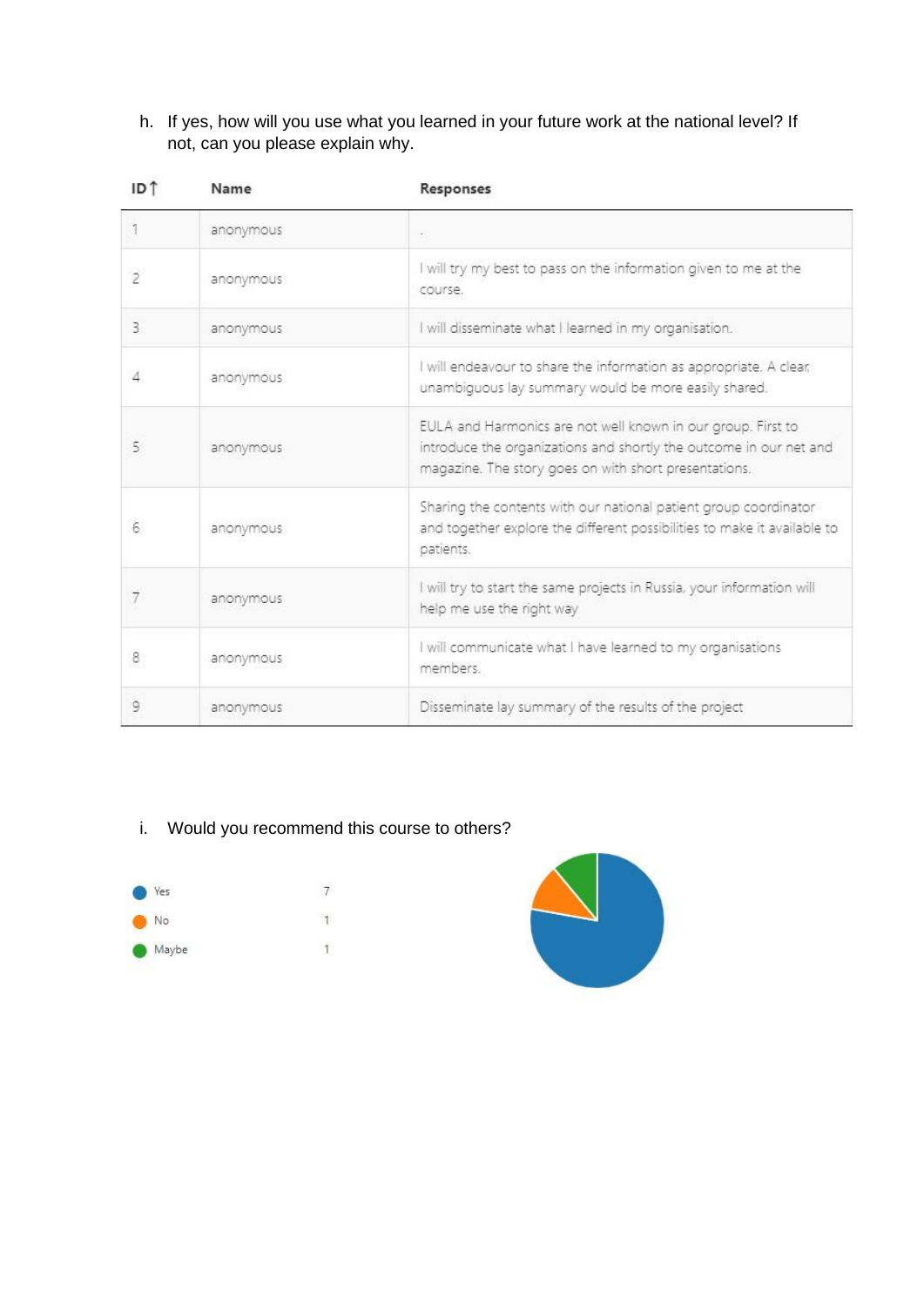# j. Any final comments?

| ID <sup>1</sup> | Name      | Responses                                                                                                                                                                                                                                                                                                                                                                                                                                                                                                                                                                                |
|-----------------|-----------|------------------------------------------------------------------------------------------------------------------------------------------------------------------------------------------------------------------------------------------------------------------------------------------------------------------------------------------------------------------------------------------------------------------------------------------------------------------------------------------------------------------------------------------------------------------------------------------|
|                 | anonymous | I would love there to be more courses where i could bring the<br>questions and problems of romanian patients                                                                                                                                                                                                                                                                                                                                                                                                                                                                             |
| 2               | anonymous | Thank you for this course, it was useful.                                                                                                                                                                                                                                                                                                                                                                                                                                                                                                                                                |
| 3               | anonymous | It was very frustrating to not be able to even see other participants,<br>let alone have any meaningful discussion with them. It is unfortunate<br>that this course had to be held in this way as opposed to the<br>planned face to face meeting. It was difficult to gauge the level of<br>understanding and engagement of participants. However, I do think<br>that there is a lot to learn from this group of sessions which will<br>inform future education and training. I have tried to criticise<br>constructively as I do consider that organising this was a formidable<br>task |
| 4               | anonymous | Thank you for organizing this!                                                                                                                                                                                                                                                                                                                                                                                                                                                                                                                                                           |
| 5               | anonymous | It's a pity we didn't have access to all final results from the project,<br>but it was clear this was not EULAR's responsibility. I think you've<br>done a wonderful job with what was available.                                                                                                                                                                                                                                                                                                                                                                                        |
| 6               | anonymous | I really appreciate your work. Thank you and I hope we will meet next<br>year. Happy New Year                                                                                                                                                                                                                                                                                                                                                                                                                                                                                            |
| 7               | anonymous | Thank you !                                                                                                                                                                                                                                                                                                                                                                                                                                                                                                                                                                              |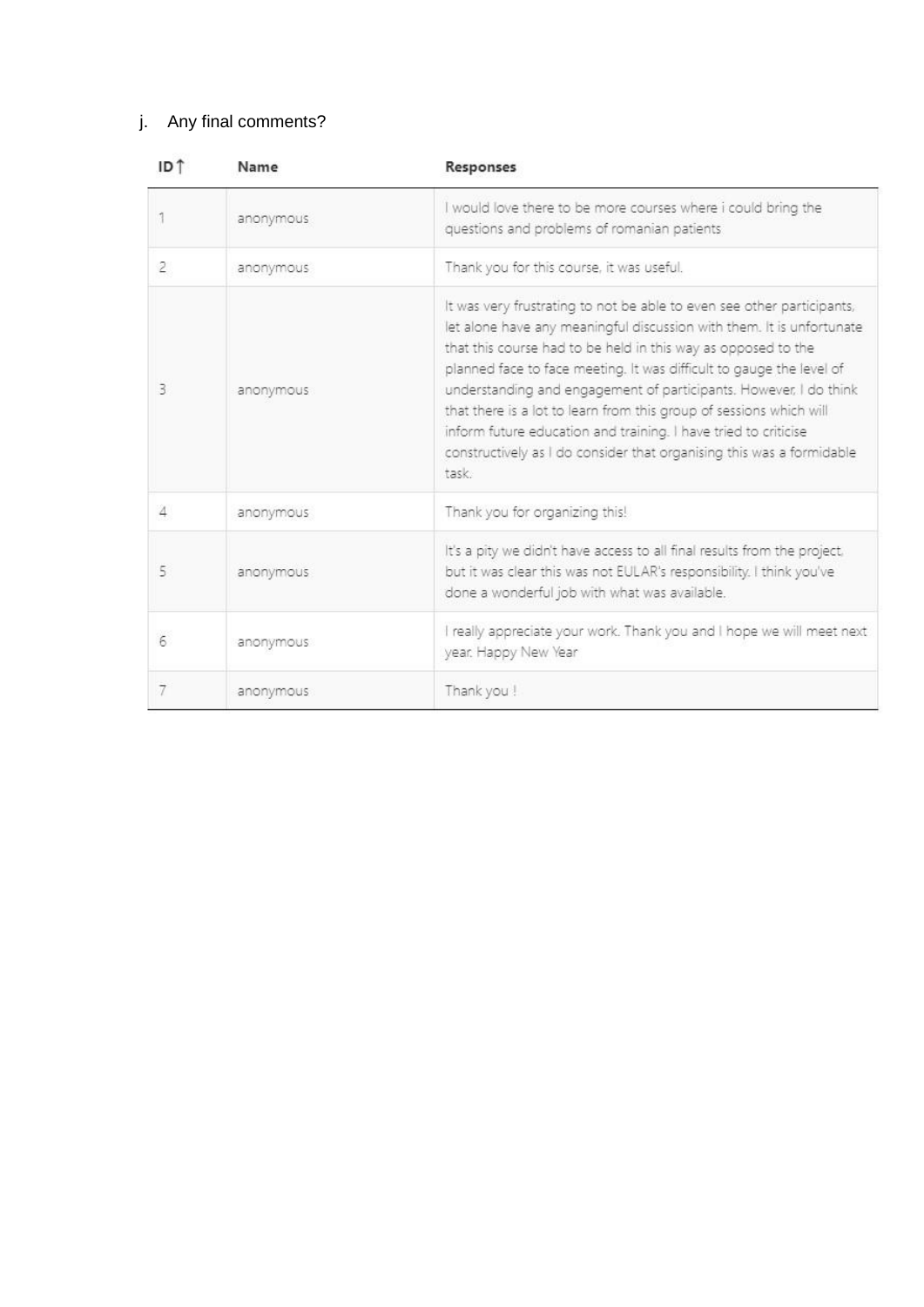# **7. Lessons Learned**

# **What worked well:**

- **MS Teams** worked well as the chosen digital tool for hosting online meetings: participants largely did not have issues joining the live sessions
- **OneDrive** worked well as the chosen digital tool for creating a shared folder with documents/files that participants could access
- Scheduling of **course programme throughout 6 weeks** worked well: large majority of participants attended all the live sessions
- **Frequent communication** with participants by email worked well: quick replies to requests, especially in the case of issues accessing live sessions or course materials
- **Pre-recorded videos** made available to participants in advance for self-preparation worked well in saving time for group discussions during live sessions
- Preparing **questions/challenges** in advance for individual self-reflection or group discussions worked well
- Division of participants into **breakout groups** worked well in allowing for more in-depth discussions and better engagement with shy participants
- **Division of roles among course organizers** worked well for smooth management of the work: admin support person (checking for questions/requests on the email address, liaising with speakers, moving slides for speakers, solving technical issues), session facilitator(s) (engaging with participants and speakers during live sessions, checking for raised hands and questions on the chat) and session speaker(s) (preparing and giving presentations, answering questions)
- Important to have prepared the participants' **expectations survey and the final evaluation survey** of the course, even if not all participants responded to these

# **What could be improved:**

- **Duration of live sessions** was sometimes short (1h): 1h15 or 1h30 would work better to allow for more in depth group discussions
- **Presentation of participants** during the first live session was necessary but took too much time: dedicated time should be saved for this in future events or, alternatively, short bios of the participants could be distributed prior to the start of the course
- Some participants received the MS Teams calendar invites on their spam folder: **meeting links** should be sent by email in addition to the calendar invites
- Participants lacked **information on the speakers** given in advance: short bios of speakers should be sent to participants in advance of live sessions
- Some **presentations did not follow the guidelines** (e.g. maximum time allowed, use of lay language, focus on patients as the audience): course organizers need to receive presentations with sufficient time in advance to check if appropriate and ask for changes if needed
- Sometimes **participants did not watch the videos/read the materials** in advance and therefore did not prepare questions for speakers: even if pre-recorded videos are available, speakers should give a 5-10 min recap of the videos during the live sessions
- Some **participants aimed mostly at receiving information about the disease** and therefore were not able to fully contribute to the discussions: basic and advanced knowledge levels of participants should be considered in the future